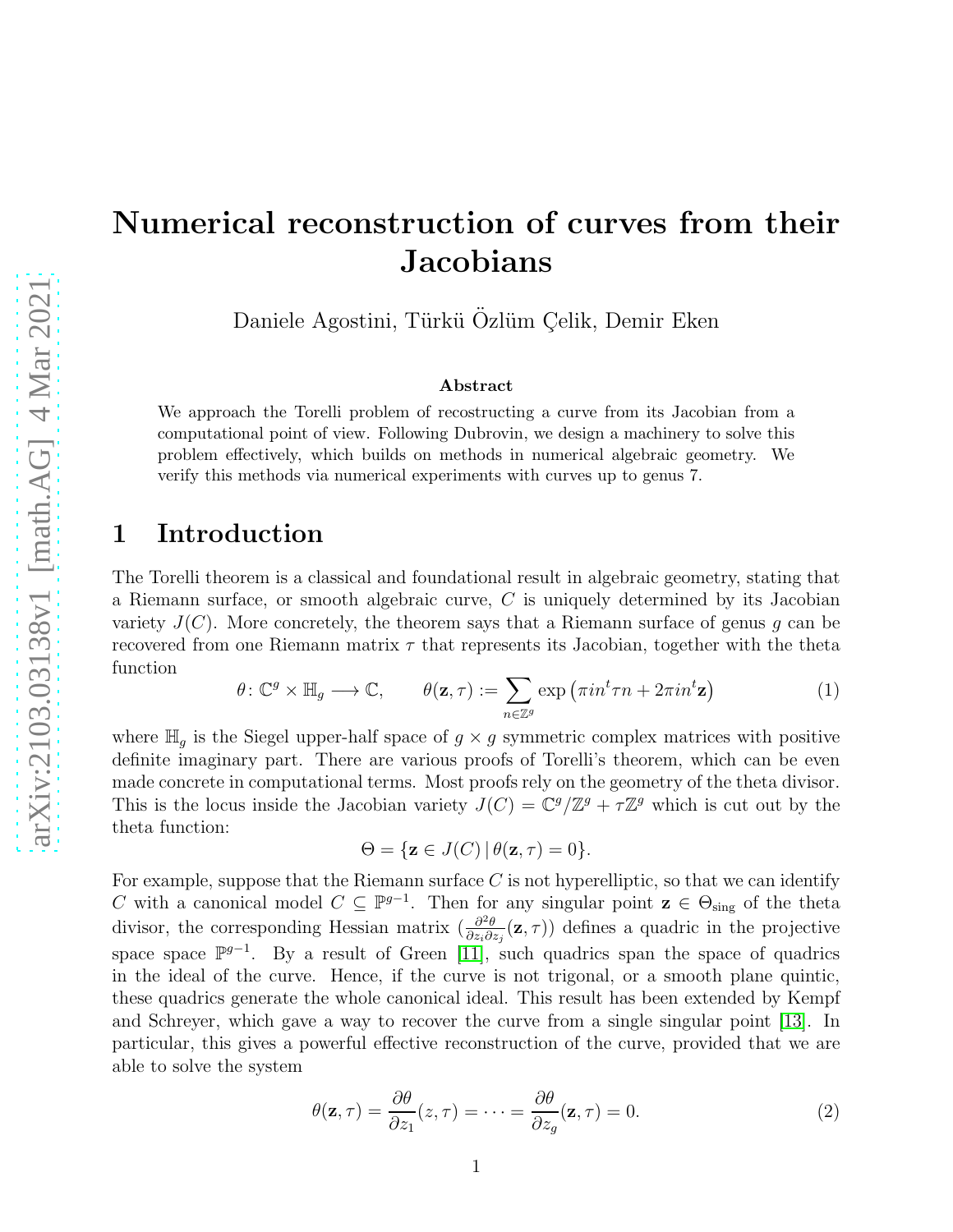This has been implemented numerically for curves of genus 4 in [\[7\]](#page-10-2), but it is a rather hard task in general, since the theta function is inherently transcendental. Moreover, this problem is also quite sensitive to the precision of the data: for example, if we move  $\tau$  a bit, the corresponding theta divisor will not have singular points. There are various other proofs of the Torelli theorem, but many involve solving system of equations such as [\(2\)](#page-0-0).

Hence, we look for different, more algebraic methods. Such a strategy was proposed by Dubrovin [\[8\]](#page-10-3), building on Krichever's work [\[14\]](#page-10-4) on algebraic curves and the Kadomtsev-Petviashvili (KP) equation:

<span id="page-1-0"></span>
$$
\frac{\partial}{\partial x} \left( 4u_t - 6uu_x - u_{xxx} \right) = 3u_{yy}.\tag{3}
$$

More precisely, for each Riemann surface C of genus g there exists a threefold  $\mathcal{D}_C$  in a weighted projective space  $\mathbb{WP}^{3g-1}$  parametrizing triples  $(U, V, W)$  such that the function

<span id="page-1-2"></span>
$$
u(x, y, t) = 2\frac{\partial^2}{\partial x^2} \log \tau(x, y, t) + c, \qquad \tau(x, y, z) := \theta(Ux + Vy + Wz + D, \tau) \tag{4}
$$

is a solution to the KP equation [\(3\)](#page-1-0) for any  $D \in \mathbb{C}^g$  and some  $c \in \mathbb{C}$ . This threefold was called the Dubrovin threefold in [\[3\]](#page-10-5) and it was studied there from a computational point of view. The important properties of this object for our point of view are two: first,  $\mathcal{D}_C$  is cut out by some explicit equations whose coefficient are derivatives of theta functions (with characteristic) evaluated at zero. These can be computed explicitly with a software for the evaluation of the theta functions, such as Theta.jl in Julia [\[1\]](#page-10-6). Second, the projection of  $\mathcal{D}_C$  onto the projective space  $\mathbb{P}_U^{g-1}$  $\mathbb{U}^{g-1}$  of the coordinates  $u_1, \ldots, u_g$  consists exactly of the canonical model for the curve  $C \subseteq \mathbb{P}^{g-1}_U$  $U$ <sup> $g-1$ </sup>. Hence, equations for the canonical model of C can be obtained by eliminating the variables  $V, W$  from the equations of the Dubrovin threefold  $\mathcal{D}_C$ , a purely algebraic process. In conclusion, this allows to recover the curve from the Riemann matrix  $\tau$  without having to solve a transcendental system such as [\(2\)](#page-0-0).

In this note, we explain how to implement this strategy effectively, using the methods of numerical algebraic geometry. In Section [2,](#page-1-1) we explain the background behind the Dubrovin threefold and we state the key Lemma [2.1,](#page-3-0) which explains how to recover equations for the curve. In particular, this allows to recover quartics equations, but we discuss also the case of quadrics and cubics. Furthermore, we also comment on applications of these methods to the classical Schottky problem. In Section [3](#page-4-0) we state the algorithm and we analyze its complexity. Moreover, even if our focus is on methods that avoid finding singular points, this can be very useful when we are able to solve the transcendental system [\(2\)](#page-0-0), and we comment on this in Section [3.1.](#page-5-0) We conclude by presenting numerical experiments with curves from genera from 3 to 7, which we carried out with the packages RiemannSurfaces in Sage and Theta. j1 and Homotopycontinuation. j1 in Julia.

### <span id="page-1-1"></span>2 The Dubrovin Threefold

We start by recalling some background on the Dubrovin threefold, follwing [\[3,](#page-10-5) [8\]](#page-10-3). Let C be a smooth projective algebraic curve, or compact Riemann surface, of genus g. We fix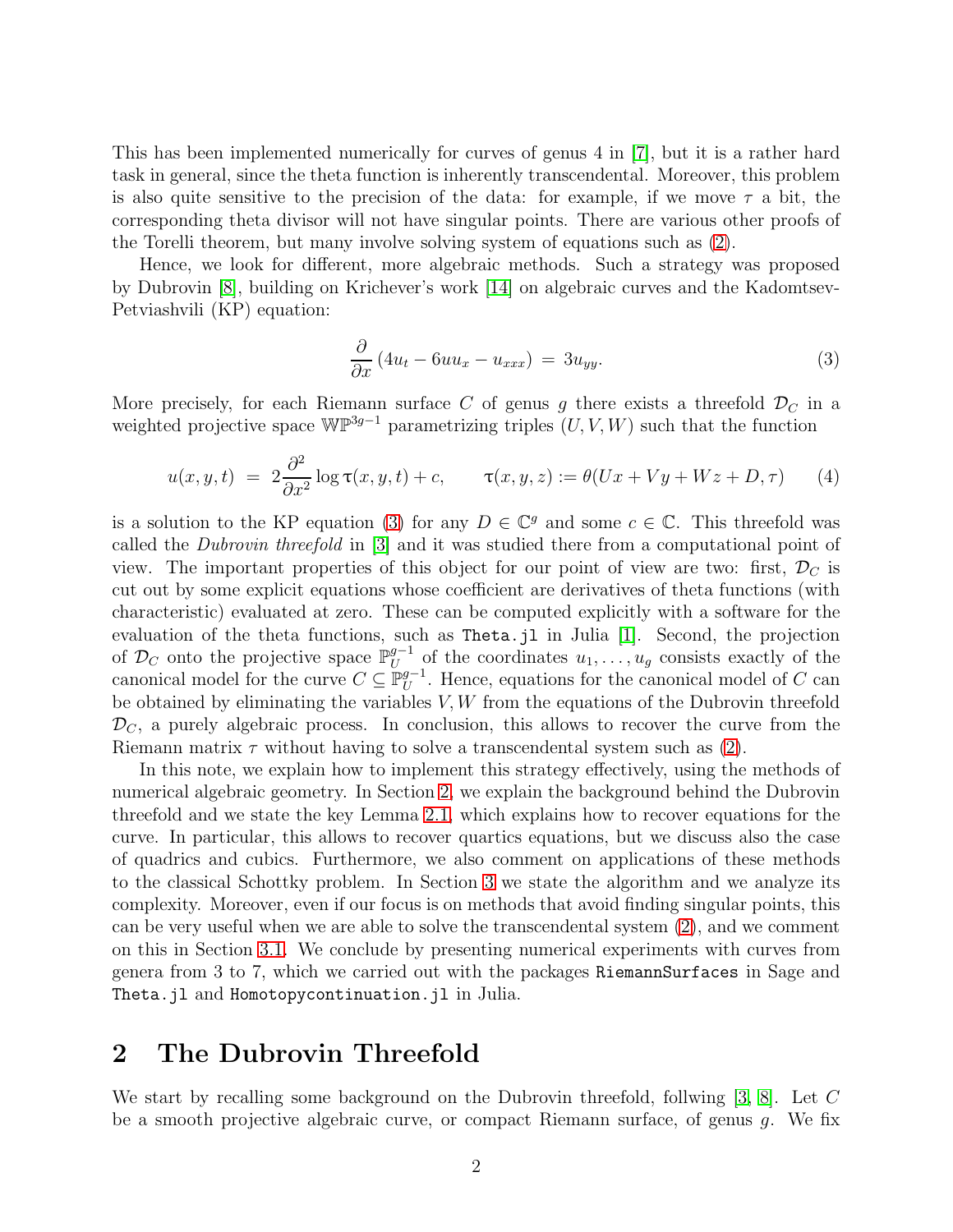a symplectic basis  $a_1, b_1, \ldots, a_g, b_g$  for the first homology group  $H_1(C, \mathbb{Z})$  and we choose a normalized basis  $\omega_1, \omega_2, \ldots, \omega_g$  of holomorphic differentials, meaning that

<span id="page-2-2"></span>
$$
\int_{a_i} \omega_j = \delta_{ij}, \tag{5}
$$

The corresponding Riemann matrix  $\tau \in \mathbb{H}_g$  is defined as

$$
\tau = \left(\int_{b_i} \omega_j\right)_{1 \le i,j \le g}.\tag{6}
$$

One can see that the function [\(4\)](#page-1-2) is a solution to the KP equation [\(3\)](#page-1-0) for all values of  $D \in \mathbb{C}^g$ and a certain value of  $c \in \mathbb{C}$  if and only if there exists a  $d \in \mathbb{C}$  such that the following quartic PDE, known as the Hirota bilinear equation, is satisfied:

<span id="page-2-0"></span>
$$
(\tau_{xxxx}\tau - 4\tau_{xxx}\tau_x + 3\tau_{xx}^2) + 4(\tau_x\tau_t - \tau\tau_{xt}) + 6c(\tau_{xx}\tau - \tau_x^2) + 3(\tau\tau_{yy} - \tau_y^2) + 8d\tau^2 = 0. (7)
$$

We now introduce a weighted projective space  $\mathbb{WP}^{3g+1}$  with variables  $(U, V, W, c, d)$  where the  $U = (u_1, \ldots, u_g)$  have degree 1, the  $V = (v_1, \ldots, v_g)$  have degree 2, the  $W = (w_1, \ldots, w_g)$ have degree 3 and finally c, d have degree 2 and 4 respectively. The big Dubrovin threefold  $\mathcal{D}_C^{\text{big}}$  parametrizes all elements  $(U, V, W, c, d)$ , with  $U \neq \mathbf{0}$ , such that  $\tau(x, y, z)$  in [\(4\)](#page-1-2) is a solution to the Hirota bilinear equation [\(7\)](#page-2-0) for all  $D \in \mathbb{C}^g$ . The projection of this variety to the space  $\mathbb{WP}^{3g-1}$  of the  $(U, V, W)$  is called simply the *Dubrovin threefold*  $\mathcal{D}_C$ .

Equations for  $\mathcal{D}_C^{\text{big}}$ big can be obtained directly from [\(7\)](#page-2-0) as follows. Given any **z** in  $\mathbb{C}^g$ , we write the Riemann theta function as  $\theta(\mathbf{z}) = \theta(\mathbf{z}, \tau)$ . Then we consider the differential operator  $\partial_U := u_1 \frac{\partial}{\partial z}$  $\frac{\partial}{\partial z_1} + \cdots + u_g \frac{\partial}{\partial z}$  $\frac{\partial}{\partial z_g}$ , and the analogous operators  $\partial_V, \partial_W$ . For any fixed vector  $\mathbf{z} \in \mathbb{C}^g$ , the *Hirota quartic*  $H_{\mathbf{z}}$  is defined as:

$$
\begin{aligned} \left(\partial_U^4 \theta(\mathbf{z}) \cdot \theta(\mathbf{z}) - 4 \partial_U^3 \theta(\mathbf{z}) \cdot \partial_U \theta(\mathbf{z}) + 3 \{\partial_U^2 \theta(\mathbf{z})\}^2\right) + 4 \cdot \left(\partial_U \theta(\mathbf{z}) \cdot \partial_W \theta(\mathbf{z}) - \theta(\mathbf{z}) \cdot \partial_U \partial_W \theta(\mathbf{z})\right) \\ + 6c \cdot \left(\partial_U^2 \theta(\mathbf{z}) \cdot \theta(\mathbf{z}) - \{\partial_U \theta(\mathbf{z})\}^2\right) + 3 \cdot \left(\theta(\mathbf{z}) \cdot \partial_V^2 \theta(\mathbf{z}) - \{\partial_V \theta(\mathbf{z})\}^2\right) + 8d \cdot \theta(\mathbf{z})^2. \end{aligned} \tag{8}
$$

This is exactly the expression obtained by combining [\(7\)](#page-2-0) and [\(3\)](#page-1-0), hence the big Dubrovin threefold  $\mathcal{D}_C^{\text{big}}$ big is cut out by the Hirota quartics  $H_z$ , as z runs over all vectors in  $\mathbb{C}^g$ , see [\[3,](#page-10-5) Proposition 4.2]. The coefficients  $H_{\mathbf{z}}(U, V, W, c, d)$  are the values of the theta function  $\theta$ and its partial derivatives of certain order at z and they can be computed using numerical software for evaluating theta functions and their derivatives. We use the Julia package that is introduced in [\[1\]](#page-10-6).

This yields an infinite number of equations for the Dubrovin threefold. A finite number can be obtained via the theta functions with characteristic  $\varepsilon, \delta \in \{0, 1\}^g$ :

$$
\theta \begin{bmatrix} \varepsilon \\ \delta \end{bmatrix} (\mathbf{z} \mid \tau) = \sum_{n \in \mathbb{Z}^g} \exp \left( \pi i \left( n + \frac{\varepsilon}{2} \right)^T \tau \left( n + \frac{\varepsilon}{2} \right) + \left( n + \frac{\varepsilon}{2} \right)^T \left( z + \frac{\delta}{2} \right) \right). \tag{9}
$$

This coincides with the Riemann theta function [\(1\)](#page-0-1) for  $\varepsilon = \delta = 0$  and in general it differs from it by an exponential factor. We consider the following function

<span id="page-2-1"></span>
$$
\hat{\theta}[\varepsilon](\mathbf{z}) := \theta \begin{bmatrix} \varepsilon \\ 0 \end{bmatrix} (\mathbf{z} | 2\tau). \tag{10}
$$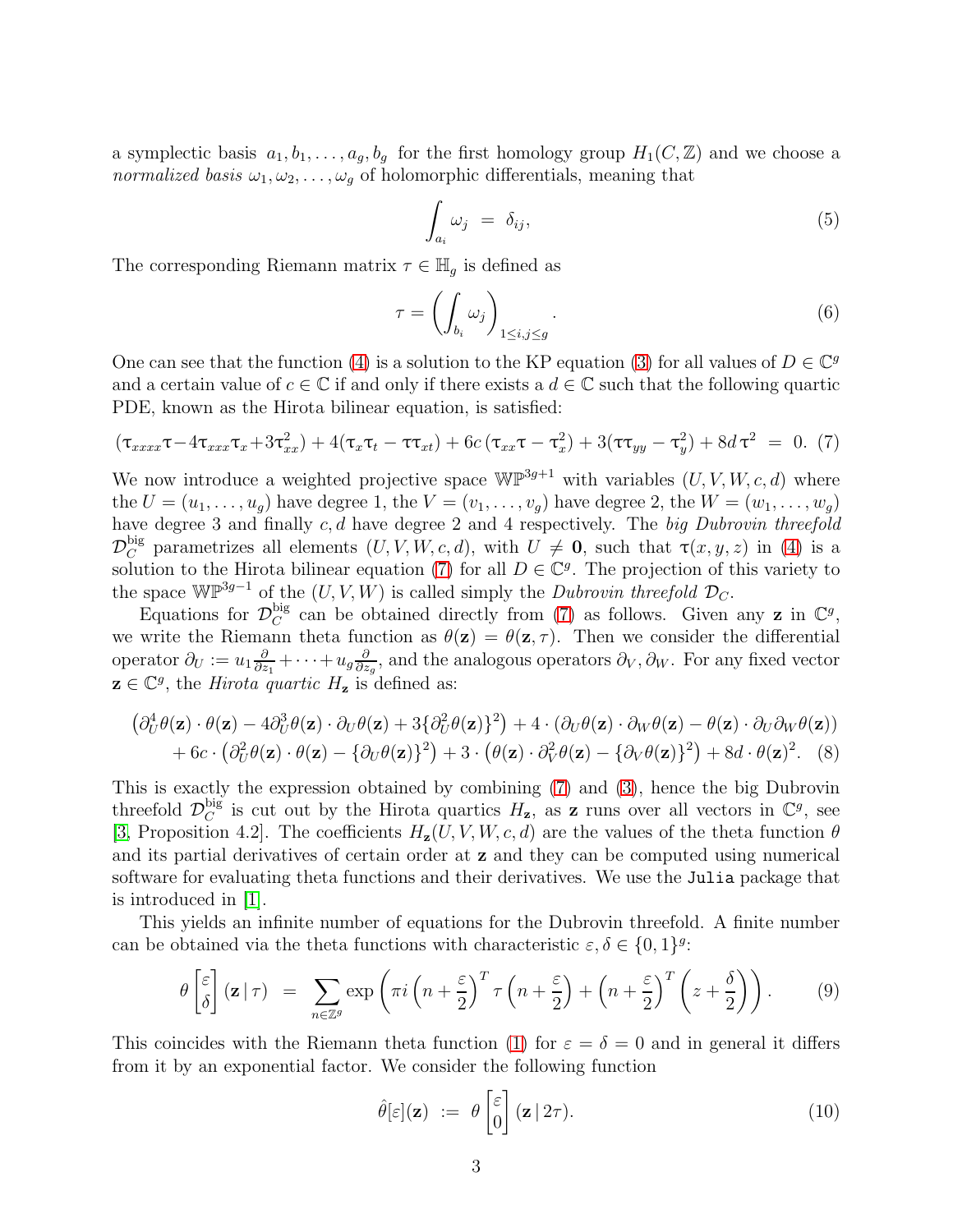For fixed  $\tau$ , these complex numbers  $\hat{\theta}[\varepsilon](0)$  at  $z = 0$  are called theta constants. We use the term theta constant also for evaluations at  $z = 0$  of derivatives of [\(10\)](#page-2-1). With these conventions, we define the Dubrovin quartic in  $(U, V, W, c, d)$  associated to the half-characteristic  $\varepsilon$ as:

<span id="page-3-3"></span>
$$
F[\varepsilon](U, V, W, c, d) := \partial_U^4 \hat{\theta}[\varepsilon](\mathbf{0}) - \partial_U \partial_W \hat{\theta}[\varepsilon](\mathbf{0}) + \frac{3}{2}c \cdot \partial_U^2 \hat{\theta}[\varepsilon](\mathbf{0}) + \frac{3}{4} \partial_V^2 \hat{\theta}[\varepsilon](\mathbf{0}) + d\hat{\theta}[\varepsilon](\mathbf{0}). \tag{11}
$$

The Dubrovin and the Hirota quartics span the same vector subspace of  $\mathbb{C}[U, V, W, c, d]_4$  as shown in [\[3,](#page-10-5) Proposition 4.3], hence they also provide defining equations for  $\mathcal{D}_C^{\text{big}}$  $_C^{\log}.$ 

We come to the crucial point: the projection of the big Dubrovin threefold onto the projective space  $\mathbb{P}^{g-1} = \mathbb{P}^{g-1}_{U}$  $\mathrm{U}^{g-1}$  coincides exactly with the canonical model of the curve C induced by the basis of holomorphic differentials of [\(5\)](#page-2-2):

<span id="page-3-1"></span>
$$
C \longrightarrow \mathbb{P}_{U}^{g-1}, \qquad p \mapsto [\omega_1(p), \omega_2(p), \dots, \omega_g(p)] \tag{12}
$$

in particular, if the curve  $C$  is not hyperelliptic, the canonical model is isomorphic to the curve C itself. In algebraic terms, this means that the canonical model of  $(12)$  can be recovered by eliminating the variables  $V, W, c, d$  from the equations of the big Dubrovin threefold. This is reduced to a problem of linear algebra as follows: for any half-characteristic  $\varepsilon \in \{0,1\}^g$  write  $Q[\varepsilon]$  for the Hessian matrix of the function  $\hat{\theta}(\mathbf{z})$ , then, combining [\[3,](#page-10-5) Lemma 4.6] and [\[3,](#page-10-5) Proposition 4.7] we have:

<span id="page-3-0"></span>**Lemma 2.1.** Let us denote by  $V_{\tau} \subseteq \mathbb{C}[u_1,\ldots,u_g]$  the vector space of linear combinations

<span id="page-3-2"></span>
$$
\sum_{\varepsilon \in \{0,1\}^g} \lambda_{\varepsilon} \cdot \partial_U^4 \hat{\theta}[\varepsilon],\tag{13}
$$

where the  $2<sup>g</sup>$  complex scalars  $\lambda_{\varepsilon}$  satisfy the linear equations

<span id="page-3-4"></span>
$$
\sum_{\varepsilon} \lambda_{\varepsilon} \cdot Q[\varepsilon] = 0 \quad \text{and} \quad \sum_{\varepsilon} \lambda_{\varepsilon} \cdot \hat{\theta}[\varepsilon] = 0. \tag{14}
$$

Then a linear combination of the Dubrovin quartics is independent of c, d if and only if it belongs to  $V_{\tau}$ . Furthermore,  $V_{\tau}$  has dimension  $2^{g} - \frac{g(g+1)}{2} - 1$  and the corresponding quartics [\(13\)](#page-3-2) cut out the canonical model [\(12\)](#page-3-1) of the curve C.

Hence, if the curve C is not hyperelliptic, this Lemma gives a way to recover the curve from the Riemann matrix  $\tau$ , which depends only on the evaluation of the theta function and its derivatives.

#### <span id="page-3-5"></span>2.1 Recovering quadrics and cubics

Lemma [2.1](#page-3-0) allows us to recover a linear space of quartics that cut out a canonical model of C. However, it is also possible to recover quadric equations. We start with the following basic observation: if in the space  $V_{\tau}$  we can find a quartic of the form  $Q(U)^2$ , then Q is a quadric containing the curve C. We can actually find such special quartics inside  $V_\tau$ : indeed,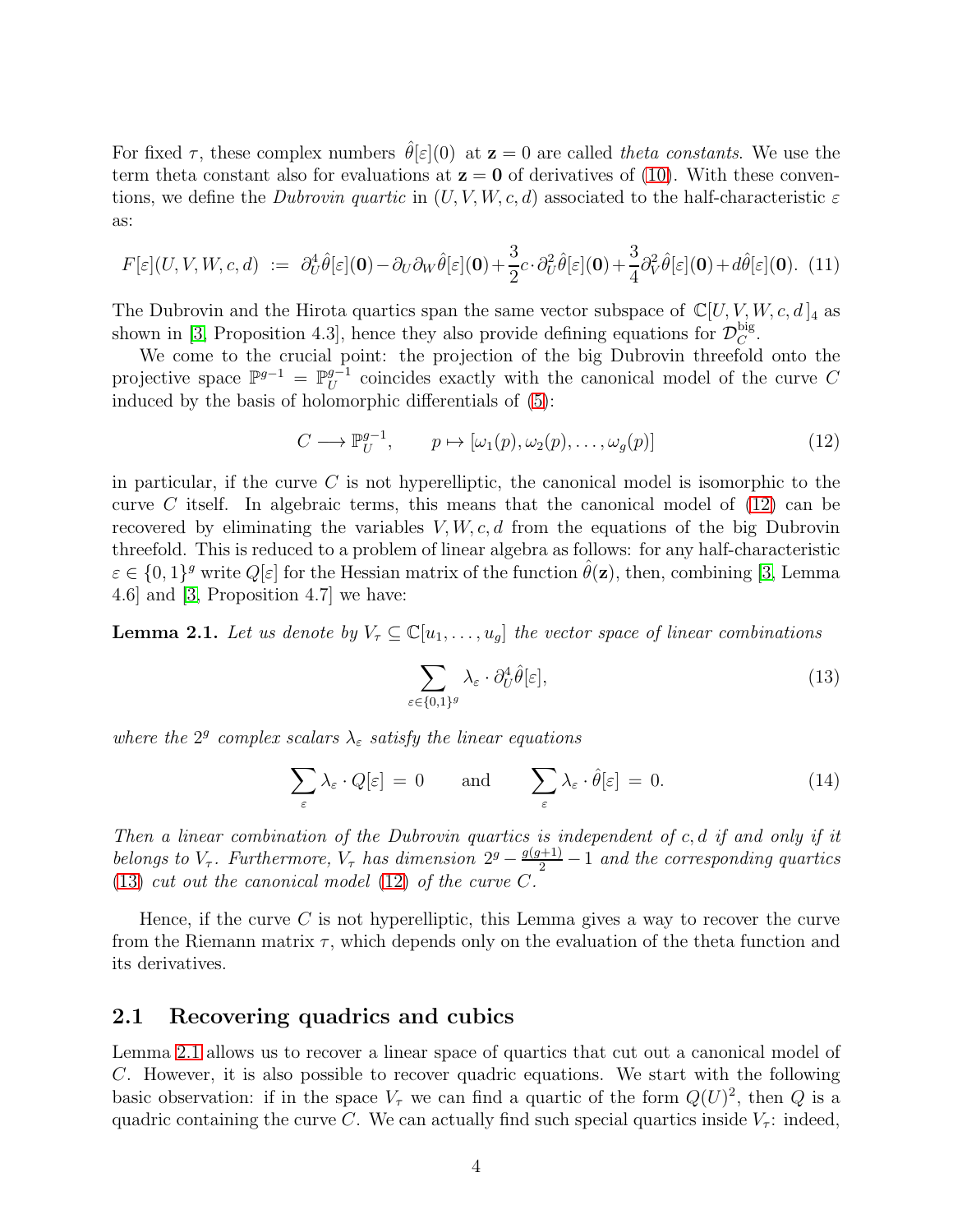suppose that  $\mathbf{z}_0 \in \mathbb{C}^g$  is a singular point of the theta divisor  $\Theta$ . Then the Hirota quartic  $H_{\mathbf{z_0}}$ becomes:

<span id="page-4-1"></span>
$$
H_{\mathbf{z_0}} = 3 \left( \partial_U^2 \theta(\mathbf{z_0}) \right)^2 \tag{15}
$$

and since this is independent of c, d, Lemma [2.1](#page-3-0) tells us that  $(\partial_U^2 \theta(\mathbf{z_0}))^2 \in V_\tau$ . Furthermore, we know by Green's result mentioned in the introduction, that the quadrics  $\partial_U^2 \theta(\mathbf{z_0})$  appearing in [\(15\)](#page-4-1) span the whole vector space of quadrics in the ideal of the canonical curve. Hence, if  $C$  is not hyperelliptic, trigonal, or a smooth plane quintic, such quadrics generate the canonical ideal of the curve. We again point out that, at least in principle, such quadrics can be computed by algebraic and not transcendental methods. Indeed, this corresponds to intersecting the space  $V_{\tau}$  with the subvariety in  $\mathbb{C}[U]_4$  given by quartics of the form  $Q^2$ , so it amounts to solving a polynomial system of equations in the space  $V_{\tau}$ .

We discuss briefly also the case of cubics, which can appear if the curve is trigonal or a smooth plane quintic. In general, if  $z_0 \in \Theta$  is a singular point in the theta divisor, the cubic equation  $\partial_U^3 \theta(\mathbf{z}_0)$  belongs to the canonical ideal of the curve [\[13\]](#page-10-1). If we apply the operator  $\partial_U$  to the Hirota quartic  $H_z$  and we evaluate it at  $z = z_0$ , we obtain the quintic equation

<span id="page-4-2"></span>
$$
\partial_U H_{\mathbf{z}|\mathbf{z}=\mathbf{z}_0} = 2(\partial_U^2 \theta(\mathbf{z}_0))(\partial_U^3 \theta(\mathbf{z}_0))
$$
\n(16)

The quintic [\(16\)](#page-4-2) is a linear combination of the quintics  $u_i \cdot F[\varepsilon]$ , for  $i = 1, \ldots, g$  and  $\varepsilon \in$  $\{0,1\}^g$ , so in principle we could try to proceed as for quadrics, and look for reducible quintics of the form  $Q(U) \cdot T(U)$ , where  $\deg Q(U) = 2$  and  $\deg T(U) = 3$ . However, this can be quite complicated, and it can be worth trying and computing directly a singular point of the theta divisor. Since this can be useful in general, we discuss this in Section [3.1.](#page-5-0)

### <span id="page-4-3"></span>2.2 Applications to the Schottky problem

Up to now we have discussed the Torelli problem of reconstructing a smooth curve  $C$  from a Riemann matrix  $\tau$  of its Jacobian  $J(C)$ . Another fundamental question in this area is the Schottky problem [\[12\]](#page-10-7), which asks, given a matrix  $\tau \in \mathbb{H}_g$ , whether this represents the Jacobian of a curve. This can be formulated in different ways with different possible solutions: see for example [\[9\]](#page-10-8) for a very recent one. In particular, one of these was given by Krichever [\[14\]](#page-10-4) and Shiota [\[15\]](#page-10-9) via the KP equation. This solution can be formulated in terms of the Dubrovin threefold [\[8,](#page-10-3) Section IV.4] by saying that  $\tau \in \mathbb{H}_q$  represents a Jacobian if and only if the Dubrovin quartics [\(11\)](#page-3-3) cut out a threefold.

In particular, we can check that a matrix  $\tau \in \mathbb{H}_q$  does not represent a Jacobian, by computing the quartics of Lemma [2.1](#page-3-0) and then checking that they do not define a curve in  $\mathbb{P}^{g-1}$ . We verified this experimentally in Example [3.6.](#page-9-0)

### <span id="page-4-0"></span>3 Numerical recovery

We can sum up the discussion of the previous section in the following algorithm. We have implemented it in Julia, which can be found at <https://turkuozlum.wixsite.com/tocj>.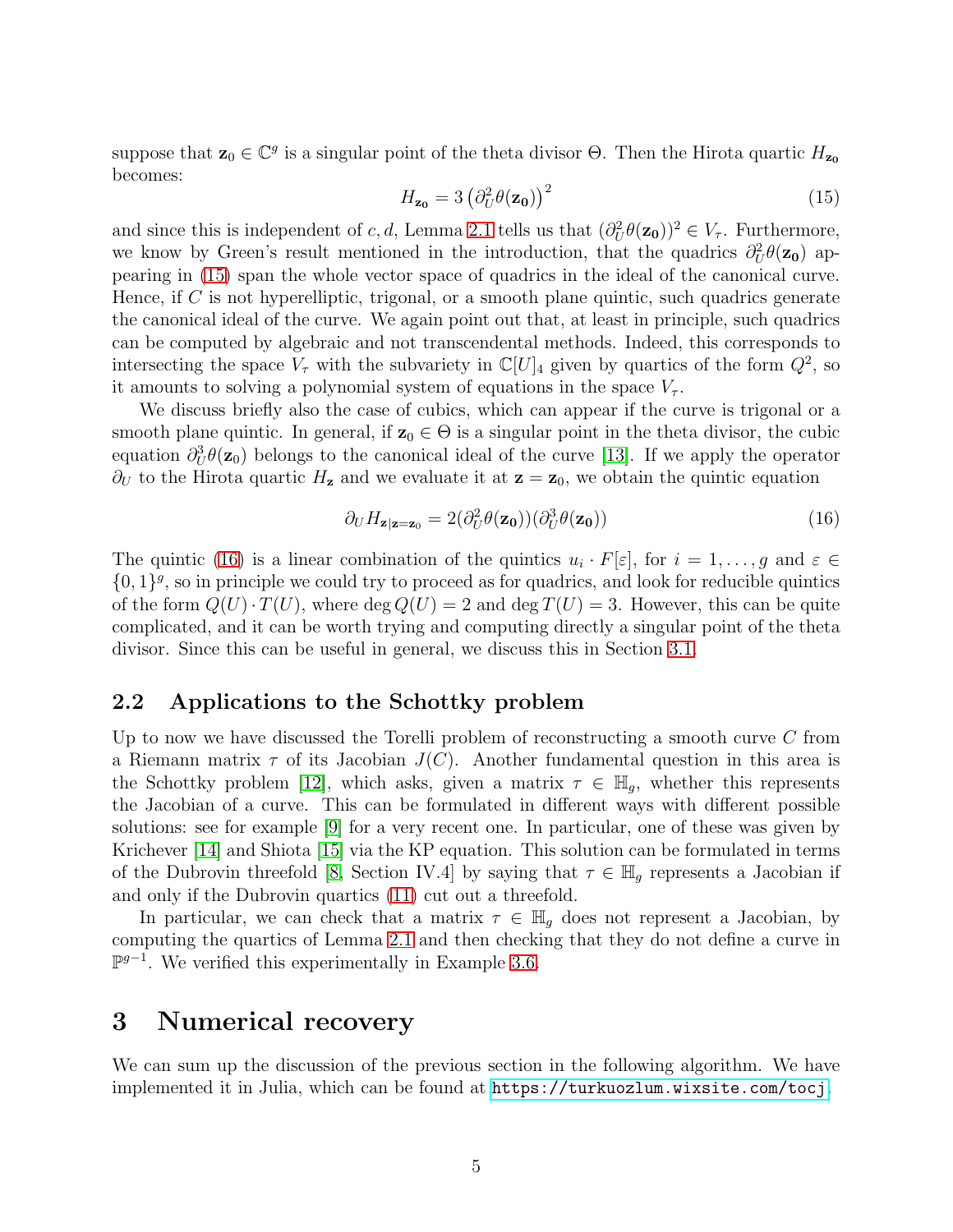<span id="page-5-1"></span>Algorithm 1: Recovery through the Dubrovin threefold

**Input:** A matrix  $\tau \in \mathbb{H}_q$  representing the Jacobian of a non-hyperelliptic curve.

**Output:** Quartics that cut out the canonical model of the algebraic curve C whose Riemann matrix is  $\tau$ .

Step 1: Set up the linear system in [\(14\)](#page-3-4) by computing the theta constants via the Julia package Theta.jl.

Step 2: Solve the linear system in [\(14\)](#page-3-4).

Step 3: Write the quartics [\(13\)](#page-3-2) and return them.

The algorithm is straightforward and we can easily analyze its complexity in terms of the genus g. In Step 1, we need to evaluate  $2^g \cdot (g(g+1)/2+1)$  theta constants, coming from the matrices  $Q[\varepsilon]$  and the scalars  $\theta[\varepsilon]$ . Then, in Step 2, we need to solve a  $(g(g+1)/2 +$  $1) \times 2<sup>g</sup>$  linear system of maximal rank. Finally, in Step 3, we need to compute the quartics [\(13\)](#page-3-2), which involves the evaluation of  $2^g \cdot (g+3)(g+2)(g+1)g/24$  theta constants. In our experiments, we considered examples, taken from the literature, up to genus 7, so that the linear system of Step 2 is of relatively small size and it can be solved very quickly in Julia. What takes most of the time is the evaluation of the theta constants: the following table presents the approximated times to compute the theta constants in the examples below, with 12 digits of precision. In the table,  $\partial^i$  indicates the order of the partial derivative of  $\theta$  that we compute. The last column denotes the time needed to run the entire algorithm.

| genus         | $\partial^0$       |                     |                     | total            |
|---------------|--------------------|---------------------|---------------------|------------------|
| 3             | $0.0009$ sec       | $0.001 \text{ sec}$ | $0.002 \text{ sec}$ | $5 \text{ sec}$  |
|               | $0.008$ sec        | $0.015 \text{ sec}$ | $0.02 \text{ sec}$  | $11 \text{ sec}$ |
| $\frac{5}{2}$ | $0.07 \text{ sec}$ | $0.15 \text{ sec}$  | $0.23 \text{ sec}$  | $9 \text{ min}$  |
|               | $2.1 \text{ sec}$  | $4.2 \text{ sec}$   | $6.9 \text{ sec}$   | 12 <sub>h</sub>  |
|               | $6 \text{ sec}$    | 8 sec               | $10 \text{ sec}$    |                  |

### <span id="page-5-0"></span>3.1 Computing the Singular Points

As we explained before, one of the advantages of the Dubrovin threefold is that it allows to recover the curve without computing a singular point of the theta divisor. However, this is also a very useful method, if we manage to solve the transcendental system [\(2\)](#page-0-0). A Sage code that computes a singular point of the theta divisor in genus 4 is presented in the article [\[7\]](#page-10-2). The basic idea is to solve system [\(2\)](#page-0-0) by numerical optimization, starting from a random input  $z = a + \tau b$ , where a, b are real vectors with entries between 0 and 1. In our implementation, we use the function optimize.root from the SciPy package. We call this function with the method lm, based on the Levenberg-Marquardt algorithm, which speeds up the computation substantially in comparison with the hybr method. The function optimize.root evaluates the partial derivatives  $(2)$  of the given function via estimating the limits of the function. Instead, we used the partial derivatives that is implemented in the Sage package abelfunctions [\[6\]](#page-10-10), which gave more accurate results. In our experiments, it took about 30 minutes for one singular point to be computed in the case of genus 4 and about 1.5 hours in the case of genus 5.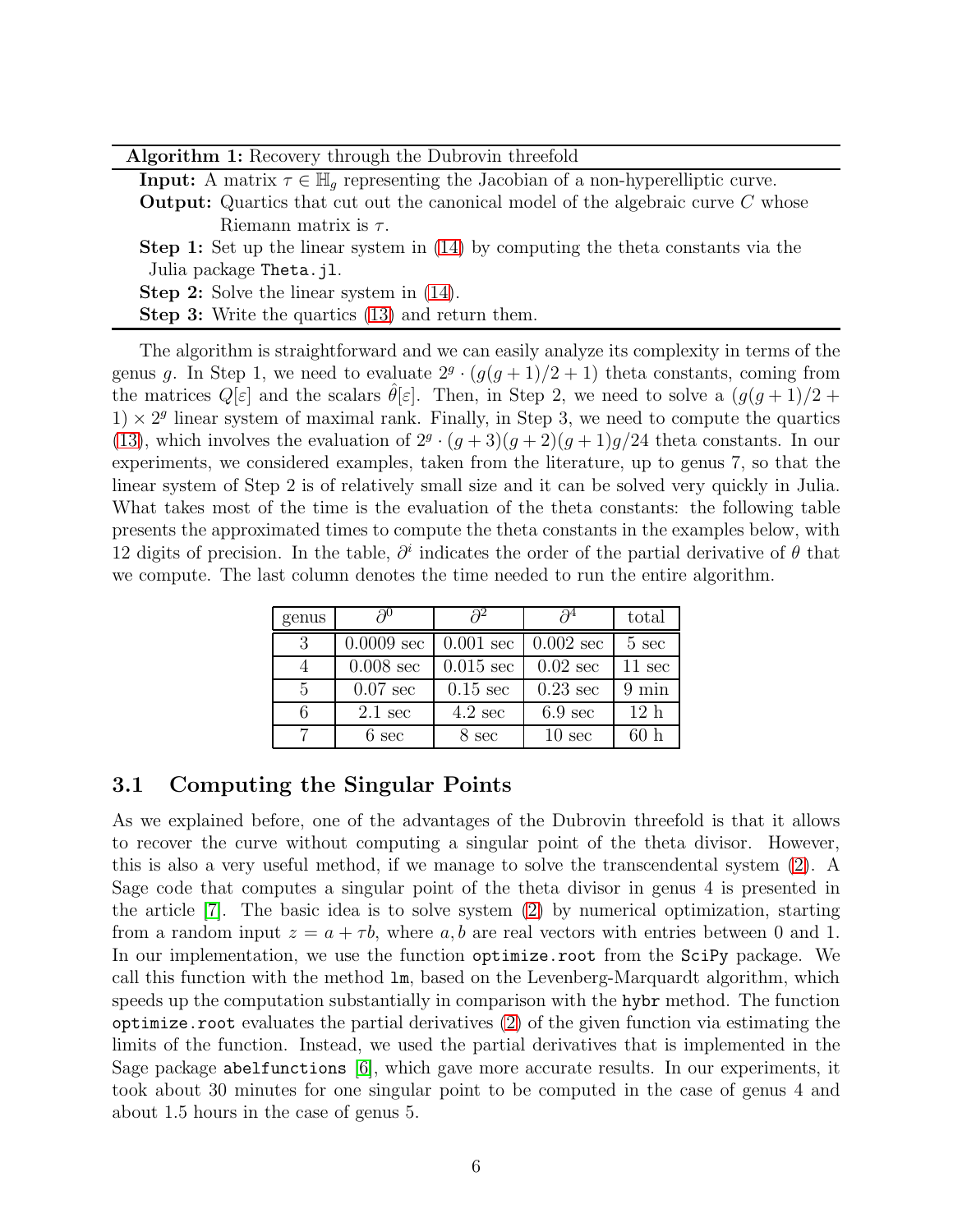Remark 3.1. Before presenting our experiments, we observe that it is often convenient to work with an arbitrary basis of differentials instead of a normalized one as in [\(5\)](#page-2-2). For such an arbitrary basis  $\tilde{\omega}_1, \ldots, \tilde{\omega}_q$ , we consider the corresponding  $g \times g$  period matrices

<span id="page-6-0"></span>
$$
\Pi_a = \left( \int_{a_j} \widetilde{\omega}_i \right)_{ij} \quad \text{and} \quad \Pi_b = \left( \int_{b_j} \widetilde{\omega}_i \right)_{ij} . \tag{17}
$$

Then we obtain a normalized basis of differentials as in [\(5\)](#page-2-2) and the corresponding Riemann matrix by taking

$$
(\omega_1, \omega_2, \dots, \omega_g)^T = \Pi_a^{-1} (\widetilde{\omega}_1, \widetilde{\omega}_2, \dots, \widetilde{\omega}_g)^T.
$$
\n(18)

<span id="page-6-1"></span>
$$
\tau = \Pi_a^{-1} \Pi_b. \tag{19}
$$

#### 3.2 Numerical experiments

Finally, we present some examples illustrating our algorithm.

In our experiments, we start with an explicit plane affine model for a non-hyperelliptic curve and possibily also its canonical model  $C \subseteq \mathbb{P}^{g-1}$ , and then we use the package RiemannSurface of Sage [\[5\]](#page-10-11) to compute a Riemann matrix  $\tau$  on which we run the Algorithm [1.](#page-5-1) We then verify that the resulting quartics cut out the canonical curve we started with. We can do this explicitly in genus 3, when the curve itself is a smooth plane quartic. In higher genera, we first verify that the quartics belong to the ideal of the curve by running the polynomial division algorithm, which return a remainder of zero, up to a certain numerical approximation. Furthermore, to verify that the quartics cut out the curve settheoretically, we compute the intersection with an hyperplane in  $\mathbb{P}^{g-1}$  by adding a random linear form and solving the resulting polynomial system via homotopy continuation. This is the primary computational method in numerical algebraic geometry, and we used the Julia implementation of HomotopyContinuation.jl [\[4\]](#page-10-12). This computation returns  $2g - 2$ solutions, confirming that the quartics cut out a curve of degree  $2q - 2$ .

We also tried to recover the quadrics vanishing on the curve using the method of Section [2.1.](#page-3-5) We set up the problem of finding elements of the form  $Q(U)^2$  in the space of quartics returned by Algorithm [1,](#page-5-1) and we solved it again via HomotopyContinuation.jl. We could do this in genus 4.

In genera 4 and 5, we could also compute singular points of the theta divisor, using the methods of Section [3.1.](#page-5-0) With these singular points, we could compute quadric and cubic equations for the curve, as described in Section [2.1.](#page-3-5)

Example 3.2 (Genus three). The Trott curve is a smooth plane quartic with affine model  $C = \{f(x, y) = 0\}$ , where

$$
f(x,y) = 122(x4 + y4) - 152(x2 + y2) + 350x2y2 + 81.
$$

In particular, this is already the canonical model, and the curve is of genus 3 and not hyperelliptic. We compute a Riemann matrix using RiemannSurface in Sage [\[5\]](#page-10-11): in particular,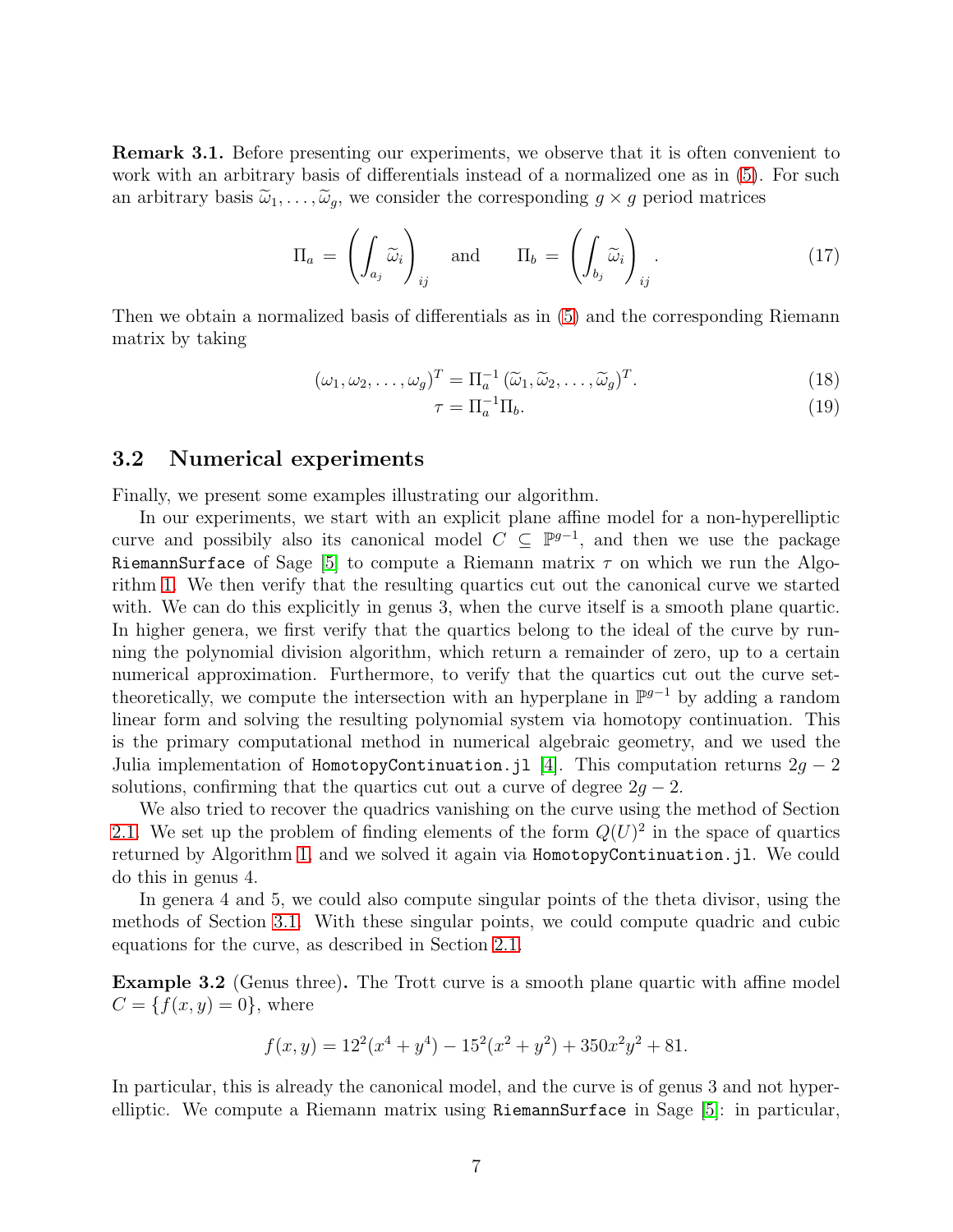the package uses the basis of differentials:

$$
\widetilde{\omega}_1 = \frac{1}{f_y} dx, \quad \widetilde{\omega}_2 = \frac{x}{f_y} dx, \quad \widetilde{\omega}_3 = \frac{y}{f_y} dx,
$$

where  $f_y$  denotes the derivative  $\frac{\partial f}{\partial y}$ , and then it computes the period matrices  $\Pi_a$  and  $\Pi_b$  as in [\(17\)](#page-6-0). The corresponding normalized Riemann matrix  $\tau$  is

| $1.06848368471179 + 0.723452867814272i$   |                                           | $-0.160517941389541 - 0.206682546926085i$ |  |
|-------------------------------------------|-------------------------------------------|-------------------------------------------|--|
|                                           | $-0.305886633614305 + 0.123618182281837i$ |                                           |  |
| $-0.305886633614305 + 0.123618182281837i$ | $0.776859918461210 + 1.25292663517205i$   | $-0.626922516393387 - 0.289746911570334i$ |  |
| $-0.160517941389541 - 0.206682546926085i$ | $-0.626922516393387 - 0.289746911570334i$ | $0.376235735801471 + 0.484440302728207i$  |  |

With this matrix, we set the linear system [\(14\)](#page-3-4) by computing the theta constants appearing in the expressions of the system [\[1\]](#page-10-6). As expected, this has an unique solution, up to a scalar multiplication, and we compute the corresponding quartic polynomial [\(13\)](#page-3-2):

 $( 0.44055338231573327 - 0.11712521895532513i)u_1^4 + ( 2.094882287195226 + 7.879664904010854i)u_1^3u_2$  $-(5.316458517368645 - 1.4134300016965646i)u_1^3u_3 + (61.49338091003442 - 16.348587918073555i)u_1^2u_2^2$  $+(27.505923029039046 + 105.6412469122926 i)u_1^2u_2u_3 - (43.67750279381081 - 12.658628276584892 i)u_1^2u_3^2$  $-(0.20611709900405373 + 0.7752863638524854i)u_1u_2^3 + (142.137577271911 + 22.777083502115772i)u_1u_2^2u_3$  $+(101.16905240593528+146.6228999954985i)u_1u_2u_3^2-(28.214458865117336-92.58798535078905i)u_1u_3^3\\-(0.06519271764094459-0.017332091034810038i)u_2^4-(0.016856400506870983+0.8256030828721883i)u_2^3u_3\\+(64.66553470742735+38.4$  $+(33.080420780163195 + 41.521570514217885i)u_3^4$ .

At a first glance, this might not look like the Trott curve. However, this equation is for the canonical model of C with respect to a basis of normalized differentials  $\omega_1, \omega_2, \omega_3$ . If we go back to the differentials  $\tilde{\omega}_1, \tilde{\omega}_2, \tilde{\omega}_3$  via the change of coordinates in [\(18\)](#page-6-1), we obtain the following quartic, after scaling the coefficients.

```
+ (2.9124976279639876\cdot 10^{-13} + 1.1282283371974781\cdot 10^{-13} i)u_1^3u_3 - (225.00000000000017 - 4.607401108070593\cdot 10^{-13} i)u_1^2u_2^2\\ +(3.669767555538813\cdot 10^{-13} - 3.017230893609506\cdot 10^{-13} i)u_1^2u_2u_3 - (224.99999999999986 + 5
```
This is nothing but the quartic defining the Trott curve, up to an error of  $10^{-12}$ . In particular, we can recover the exact equation if we round up the coefficients to the nearest integer. We emphasize that this example is treated slightly different than as it has been in [\[3,](#page-10-5) Example 4.8].

Inspired by this example, we repeated the same experiments with 20 plane quartics with integer coefficients. The coefficients were bounded in absolute value by 100. We computed the period and the Riemann matrix with 53 bits of precision, we computed the theta constants with 12 digits of precision, and at the end we could recover the exact equation of the curve by rounding up the coefficients to the closest integer. Each experiment took approximately 4 seconds.

<span id="page-7-1"></span>Example 3.3 (Genus four). Moving on to the case of genus 4, we consider the canonical curve

<span id="page-7-0"></span>
$$
C = \{u_1u_4 - u_2u_3 = 0, u_1^3 - u_2^3 - u_3^3 - u_4^3 = 0\}.
$$
 (20)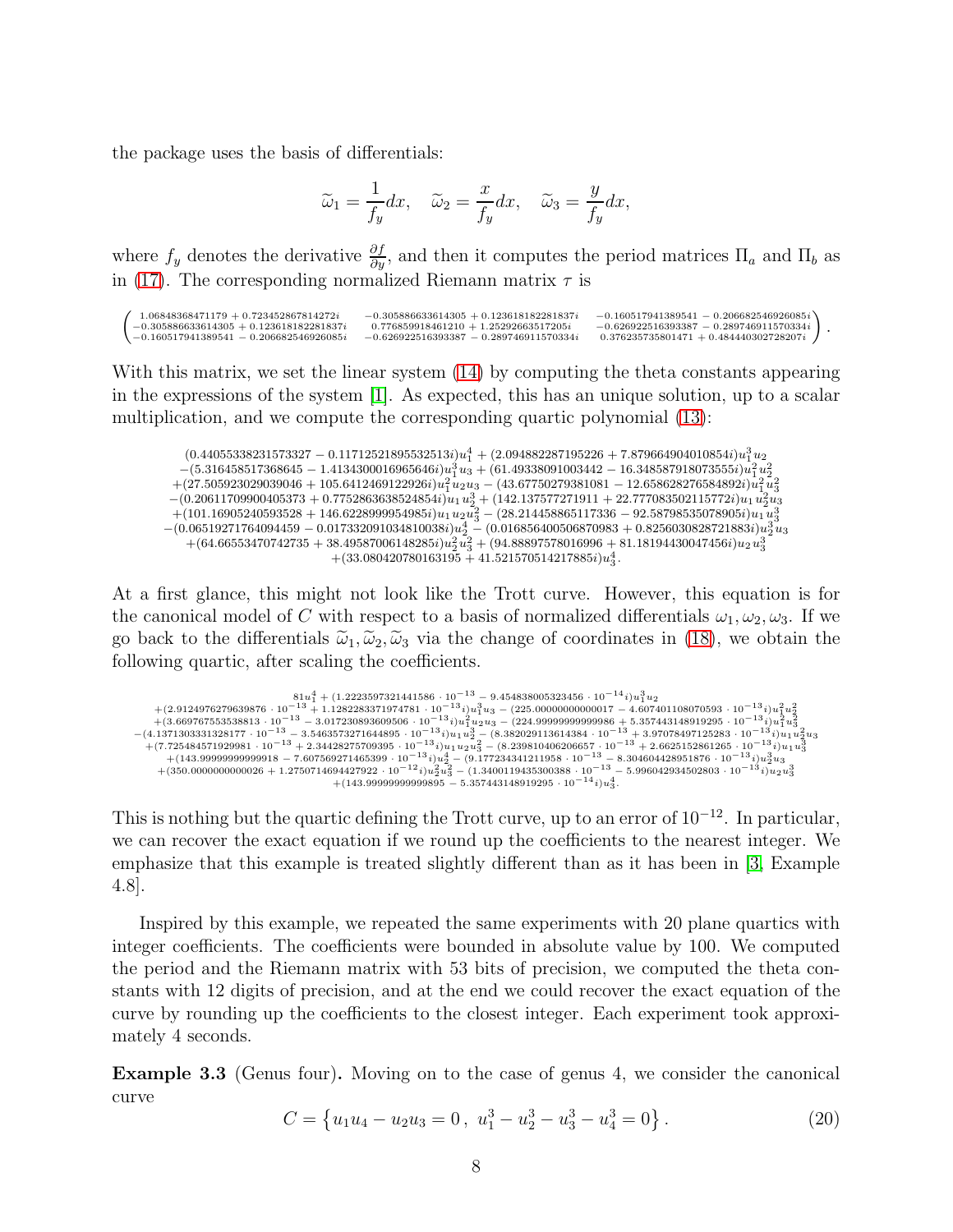This has an affine plane model given by  $\{f(x,y)=0\}$ , where  $f(x,y)=1-x^3-y^3-x^3y^3$ . We can recover the previous canonical model via the basis of differentials

$$
\widetilde{\omega}_1 = -\frac{1}{f_y} dx, \quad \widetilde{\omega}_2 = -\frac{x}{f_y} dx, \quad \widetilde{\omega}_3 = -\frac{y}{f_y} dx, \quad \widetilde{\omega}_4 = -\frac{xy}{f_y} dx.
$$

We can compute the  $4 \times 4$  Riemann matrix  $\tau$  via the plane model of the curve with the Sage package [\[5\]](#page-10-11). This takes approximately 677 milliseconds for 53 bits, or about 16 digits, of precision.

To reconstruct the canonical model of the curve back from  $\tau$ , we compute the 5 quartics in [\(13\)](#page-3-2) by solving the linear system in [\(14\)](#page-3-4).

By Lemma [2.1,](#page-3-0) these 5 quartics cut out the canonical curve [\(20\)](#page-7-0) after the basis change [\(18\)](#page-6-1). We can first verify that the transformed quartics belong to the ideal of C by the polynomial division algorithm. We did it in Sage, working over the complex field with 200 digits of precision. The coefficients of the remainder of the division algorithm were all of size  $10^{-15}$ .

Then, to verify that these quartic equations cut out the curve, we use the Julia package HomotopyContinuation.jl [\[4\]](#page-10-12). We add a random linear form to the polynomial system of our 5 quartics and then HomotopyContinuation.jl returns 6 solutions, which is what we expect from a curve of degree 6 in  $\mathbb{P}^3$ . Moreover, again via homotopy continuation methods, we can find a quadratic polynomial  $Q(U)$  such that  $Q(U)^2$  is in the linear space generated by the 5 quartics, as in Section [2.1.](#page-3-5) After applying the change of basis in [\(5\)](#page-2-2) and rescaling we get the following expression for the quadric:

 $\begin{aligned} &u_1u_4-(1.4829350744889013\cdot 10^{-15} - 1.6682847904065378\cdot 10^{-15} i)u_1u_2\\ -&(3.5425309660018567\cdot 10^{-15} + 6.403641669846521\cdot 10^{-16} i)u_1u_3(2.3679052278901118\cdot 10^{-15} + 1.6728691462607347\cdot 10^{-15} i)u_1^2\\ +&(1.84233631$  $-(3.777550457759975\cdot 10^{-16} - 1.4453231221486755\cdot 10^{-15}i)u_3u_4 - (1.1268542006403671\cdot 10^{-15} + 1.7990461567600933\cdot 10^{-15}i)u_4u_5$ 

In genus four, we can also compute numerically a singular point of the theta divisor. We do it in Sage, as described in Section [3.1](#page-5-0) and we find the point:

 $z_0 = (0.75 + 0.54819629i, 0.75 - 0.54819629i, 0.5 + 0.33618324i, 0.75 + 0.2120130i).$ 

The theta function and its derivatives vanish at this point up to 13 digits. With this, we can compute the quadric  $\partial_U^2 \theta(\mathbf{z}_0)$  and the cubic  $\partial_U^3 \theta(\mathbf{z}_0)$ . After the usual change of coordinates [\(18\)](#page-6-1), the quadric becomes

```
\begin{aligned} &u_1u_4+(9.977112210552615\cdot 10^{-8}+6.939529950175681\cdot 10^{-8}i)u_1^2+(6.74409346713264\cdot 10^{-8}-2.3021247380555947\cdot 10^{-15}i)u_1u_2\\ &-(2.3274471968848503\cdot 10^{-8}+5.037739720772648\cdot 10^{-8}i)u_1u_3+(9.977111730319195\cdot 10^{-8}-+ (3.9887820808350887\cdot 10^{-8} + 2.7942580923377634\cdot 10^{-8} i)u_2u_3 + (2.3274465793326793\cdot 10^{-8} - 5.037739901039536\cdot 10^{-8} i)u_2u_4 \ + (3.9887820808350887\cdot 10^{-8} + 2.7942580923377634\cdot 10^{-8} i)u_3^2 + (1.3142269019133975\cdot 10^{-7} -
```
which coincides with the quadric  $u_1u_4 - u_2u_3$  of [\(20\)](#page-7-0), up to about 10 digits of precision. Instead, the cubic equation that we obtain is:

```
u_1^3 - (1.000000001244782 + 4.8426070737375934 \cdot 10^{-11} i)u_2^3+(4.5851667064228973\cdot 10^{-11}+3.883459414267029\cdot 10^{-11}i)u_1^3\\ +(4.5851667064228973\cdot 10^{-11}+3.883459414267029\cdot 10^{-11}i)u_1^2u_2-(5.655054824682744\cdot 10^{-11}-2.0264603303086512\cdot 10^{-11}i)u_1^2u_3\\ -(4.562873576948296\cdot 10^{-11}+ (3.407561378730717\cdot 10^{-11} - 7.066441338212726\cdot 10^{-11}i)u_3^2u_4^4 - (7.006134562951018\cdot 10^{-11} - 9.313087455058934\cdot 10^{-11}i)u_4u_3^2+(5.3419725864118215 -2.3068027651869776i)u_1^2u_4^3 - (5.341972586241411 -2.3068027651197216i)u_1u_2u_3-(0.861775203997493 - 1.4926384376919832i)\overline{u_1u_2u_4} + (0.8617752039804856 - 1.492638437827363i)\overline{u_2^2u_3}-(0.8617752037076406 + 1.4926384378593538i)u_1 u_3 u_4 + (0.8617752038333869 + 1.4926384379123137i)u_2 u_3^2<br>
-(2.396786904582313 - 2.79440847281551i)u_1 u_4^2 + (2.3967869046516648 - 2.794408472851858i)u_2 u_3 u_4
```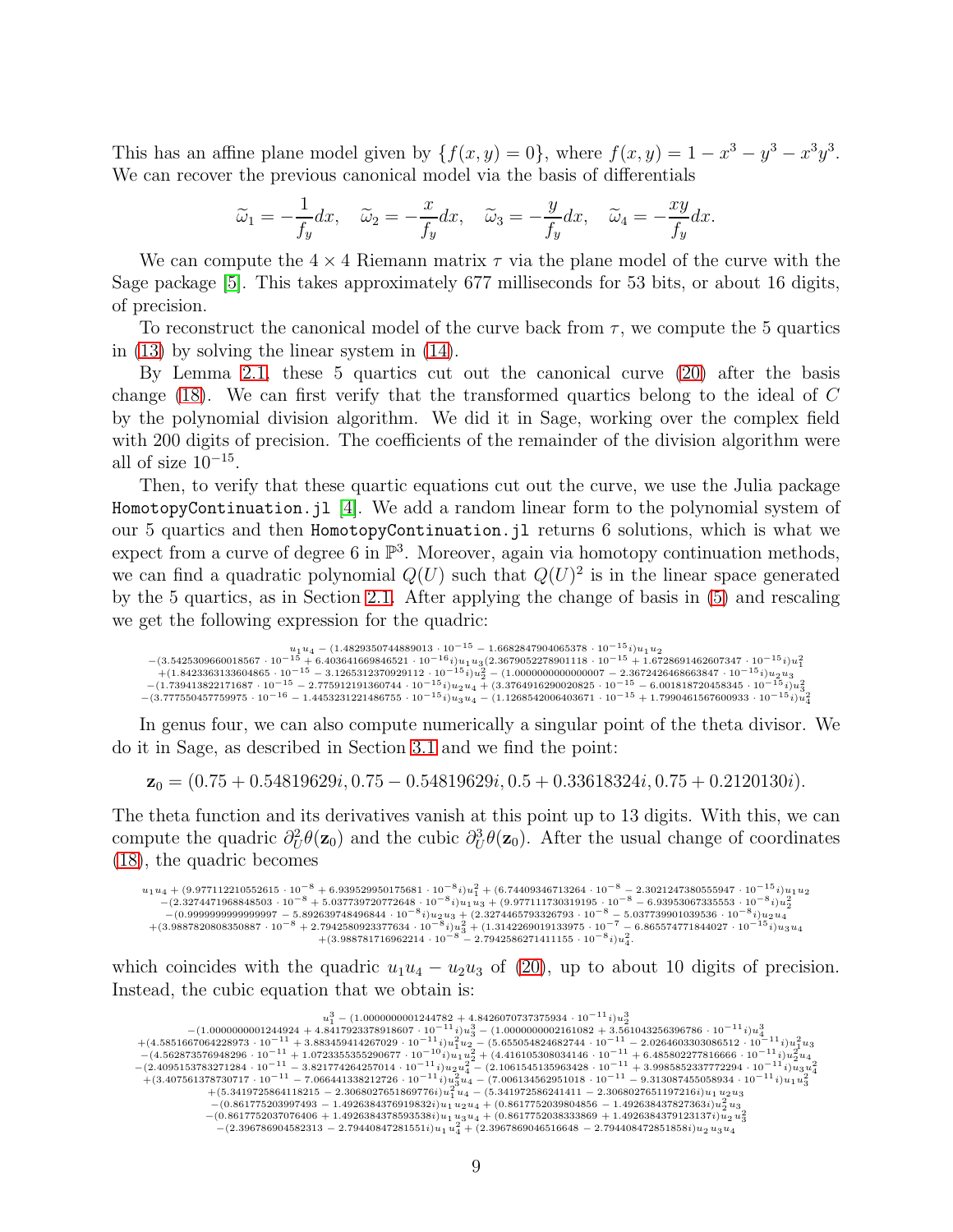And we see that, with an approximation of 9 digits, this is the cubic  $u_1^3 - u_2^3 - u_3^3 - u_4^3$  of [\(20\)](#page-7-0), plus with a linear combination of  $u_i(u_1u_4 - u_2u_3)$ , for  $i = 1, 2, 3, 4$ .

<span id="page-9-1"></span>Example 3.4. Let C be the genus 5 curve with an affine plane equation given by the polynomial  $f(x, y) = x^2y^4 + x^4 + x + 3$ . The differentials  $\frac{1}{f_y}dx$ ,  $\frac{x}{f_y}dx$ ,  $\frac{xy}{f_y}dx$ ,  $\frac{xy^2}{f_y}dx$ ,  $\frac{x^2}{f_y}dx$  $\frac{x^2}{f_y}dx$  form a basis of the space of holomorphic differentials. The corresponding canonical model is given by the complete intersection of the three quadrics:

$$
u_4^2 + u_5^2 + u_2 u_1 + 3u_1^2, \quad u_3^2 - u_2 u_4, \quad u_2^2 - u_5 u_1.
$$

We compute the sixteen Dubrovin quartics [\(13\)](#page-3-2) and we check that, after the change of coordinates  $(18)$ , they belong to the ideal of C. We do this by polynomial division in Sage, over the complex field with 200 digits of precision as in Example [3.3.](#page-7-1) The coefficients of the remainder are of size  $10^{-10}$ .

We also check whether the quartics define a curve by adding a random linear form and solving the corresponding system via HomotopyContinuation.jl. We obtain 8 solutions, which is nothing but the degree of our canonical genus 5 curve. Here, one needs to increase the precision of about 15 digits while computing the Riemann matrix, which is required for computing the Dubrovin quartics.

In this example, we could compute also singular points of the theta divisor as explained in Section [3.1.](#page-5-0) We computed three points  $z_1, z_2, z_2$  where the theta function and all its derivative vanish up to an error of  $10^{-10}$ . Then we obtain three quadrics  $\partial_U^2 \theta(\mathbf{z}_1), \partial_U^2 \theta(\mathbf{z}_2), \partial_U^2 \theta(\mathbf{z}_3)$ , which, after the usual change of variables  $(18)$ , can be expressed as three independent linear combinations of the quadrics in  $(3.4)$ , again up to an error of  $10^{-10}$ .

In the following examples, we push experimenting our methods to higher genera.

Example 3.5 (genus 6 and 7). Here we choose the curves of genus 6 and 7 as Wiman's sextic [\[16\]](#page-10-13) and the butterfly curve [\[10\]](#page-10-14). Their respective plane affine equations are:

$$
x^{6} + y^{6} + 1 + (x^{2} + y^{2} + 1)(x^{4} + y^{4} + 1) = 12x^{2}y^{2},
$$
  

$$
x^{6} + y^{6} = x^{2}.
$$

We first compute their Riemann matrices numerically in Sage. Then, we estimate the corre-sponding 42 and 99 quartics [\(13\)](#page-3-2) in  $\mathbb{P}^5$  and  $\mathbb{P}^6$  respectively. Using the homotopy continuation method in Julia, we could verify that they define curves of degree 10 and 12 as expected. We point out that in these cases we needed to increase the precision in the Riemann matrix computation: 200 bits of precision in genus 6 and 500 bits in genus 7 were enough for the homotopy continuation computation to terminate.

<span id="page-9-0"></span>Example 3.6. Finally, we discuss some numerical experiments related to the Schottky problem, as in Section [2.2.](#page-4-3) We choose 100 random Riemann matrices in genus 4, we computed the corresponding quartics as in Lemma [2.1,](#page-3-0) we added a random linear form and we solved numerically the resulting system via Homotopycontinuation.jl. As expected, we found no solutions, confirming the fact that the quartics do not cut out a curve in  $\mathbb{P}^3$ . We expect that this circle of ideas would lead to an effective numerical solution to the Schottky problem, and we will investigate this in future work.